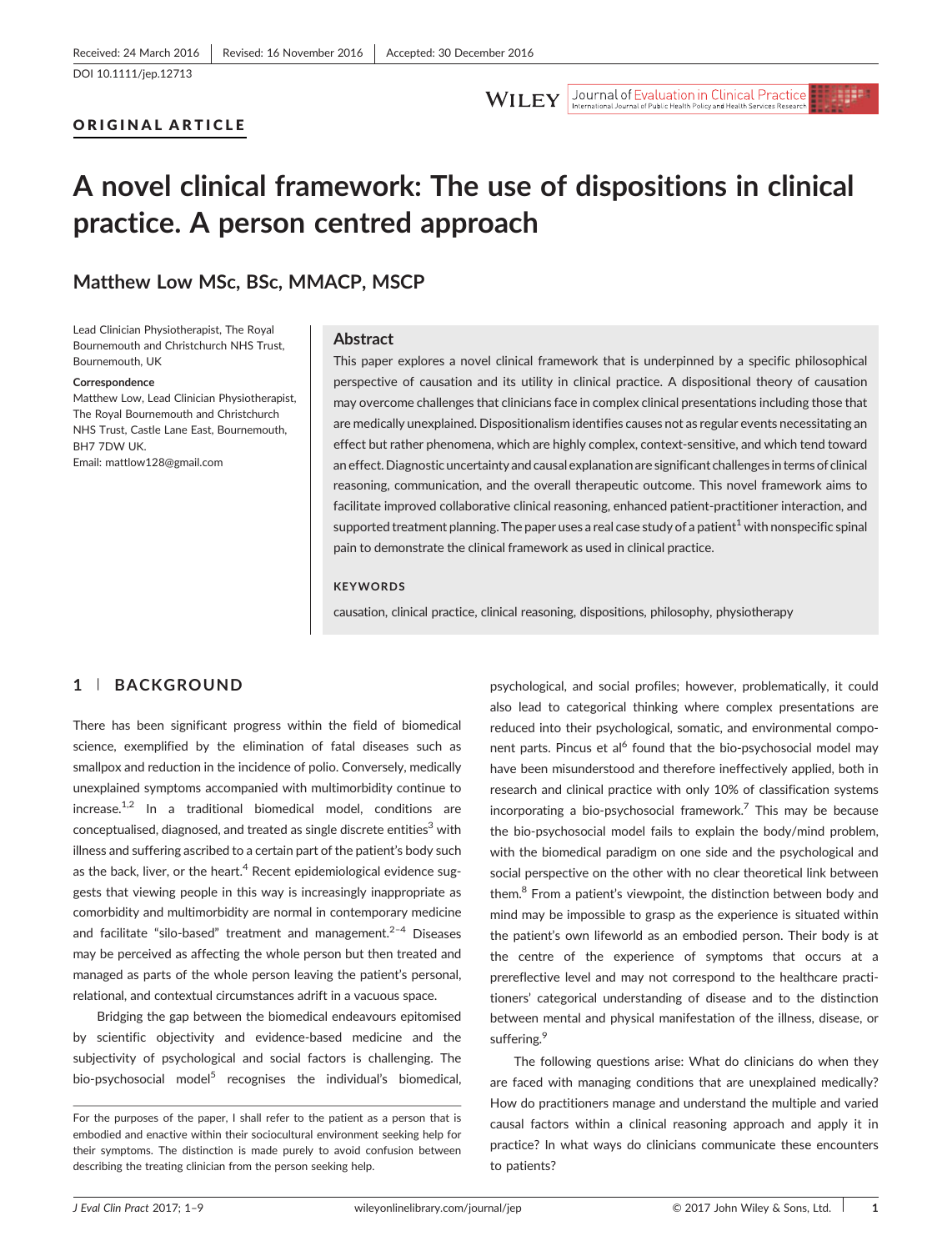Dispositionalism, a philosophical theory of causation, may help with such difficulties.

The dispositional theory of causation proposed by Mumford and Anjum<sup>10</sup> interprets the concept of cause as a cluster of powers, or dispositions, orientated toward an effect. Powers can be thought of as the causal component of the properties of things. For example, a wine glass has a disposition of fragility. The glass has certain properties that could causally explain why it may break if it were to fall to the ground because of the material from which it is made. However, the fact that the glass has fallen onto the floor does not necessarily mean that it will break. Other causal powers may interrupt, counteract, or intervene. The effect is reached when a single or combination of dispositions exceed a threshold. This can be graphically represented as a vector model.

The purpose of this paper is not to compare or contrast philosophical accounts of causation or to offer robust accounts of causal explanation beyond those in the current literature.<sup>11</sup> However, this paper does attempt to describe how a dispositional theory of causation has been beneficial for the author in its utility in clinical practice and that it may benefit from further research and development in the future.

# 2 | DIAGNOSIS AND CAUSAL CLAIMS

Diagnosing conditions is regarded as an essential element of medical practice, $12$  and correspondingly acquiring an acceptable diagnosis is a significant feature within the patient's illness experience that offers practicality, provides psychological reassurance, and provides social acceptance.<sup>13</sup> Diagnosis effectively ascribes a causal claim, which suggests a biomedical explanation of illness, whereby the illness can be controlled and treated $^{14}$  with the potential for subsequent optimism and hope about the future. Additionally, diagnosis has legal and political implications giving individuals the opportunity to access welfare benefits. It also plays a significant social function by validating illness.<sup>15</sup> Diagnosis is therefore of exceptional importance in the management of medical conditions. Non‐specific low back pain is defined as low back pain not attributable to a recognisable, known specific pathology (eg, infection, tumour, osteoporosis, fracture, structural deformity, inflammatory disorder, radicular syndrome, or cauda equina syndrome). By its very definition, a biomedical causal claim is contested.<sup>16</sup> However, commonly in clinical practice, back pain is considered from a purely biomedical perspective $17$  despite poor associations between radiological imaging and symptoms.<sup>18,19</sup> On the one hand, having a diagnosis of exclusion (eg, cancer) is reassuring,  $20$  but, on the other, diagnostic uncertainty remains where the cause of the pain is unknown, which appears to lead to pain-related guilt, disability, and depression. $^{21}$  Jarvik et al $^{17}$  completed a 3-year prospective study to determine predictors of new onset of low back pain by reimaging 148 subjects via magnetic resonance imaging (MRI). They did not find a relationship between MRI scan structural changes and first onset of low back pain but did find that depression was an independent predictor of first onset of low back pain, rather than effect. This study is an example of the difficulty in establishing perceived causal relationships and the nature of their interactions.

# 3 <sup>|</sup> CAUSAL COMPLEXITY—NON‐LINEAR INTERACTION AND MUTUAL MANIFESTATIONS

Many causal factors have been cited in respect to low back pain onset and maintenance. Examples include cognitive factors (negative beliefs, fear avoidance behaviours, catastrophising, hypervigilance, and poor pacing),22 psychological and emotional factors (anxiety, depression, stress, and maladaptive coping strategies), $23$  physical factors (pain provocative postures and movement behaviours and muscle guarding and deconditioning), $^{17}$  lifestyle factors (inactivity, social withdrawal, sedentary behaviours, and sleep deficits), $24-26$  and environmental factors that include socioeconomic factors, $2$  negative childhood experiences, and allostatic load.<sup>6</sup> All of these factors may coexist, are context dependent, and interact in a nonlinear fashion. In contrast, a traditional Humean view of causation favours empirical-based observations that are seen with regularity, temporal asymmetry and occur together with respect to time and space. This Humean view is one that sees the same cause producing the same effect and therefore, in a healthcare context, the same treatment would provide the same effect in each clinical encounter. The complex interactions of causal relationships are not accounted for and can only be seen as correlations. Causation in clinical practice simply cannot be reduced this way into regular and linear observable events. Such complexity in clinical practice requires a different ontological view of causation.<sup>25</sup> Mumford and Anjum<sup>10</sup> describe that dispositions, or powers, can exist unmanifested but through interaction with other dispositions can facilitate causal processes to be initiated. Therefore, no causal factor or mutual manifestations necessitate an effect. A disposition can lead to a number of different effects, depending on their causal context. This theory and model favours uniqueness, context sensitivity, and holism, in contrast with the traditional reductionist medical approach. A model that successfully conveys this is the vector model (Figure 1).

The vector model provides an overview of the causal powers that act in a specific situation. They convey the relative strengths of power indicated by a vector's length in relation to each other and direction towards or away from the manifestation of an effect or not. The overall tendency is a composition of all the powers that mutually manifest in a given context.



FIGURE 1 Example of the vector model. $10$  The solid vertical line indicates the starting situation, F and G represent 2 qualitative outcomes, and T is a certain threshold effect. The arrows show causal factors that dispose towards or away from the threshold effect. The thick arrow R represents the overall tendency of the situation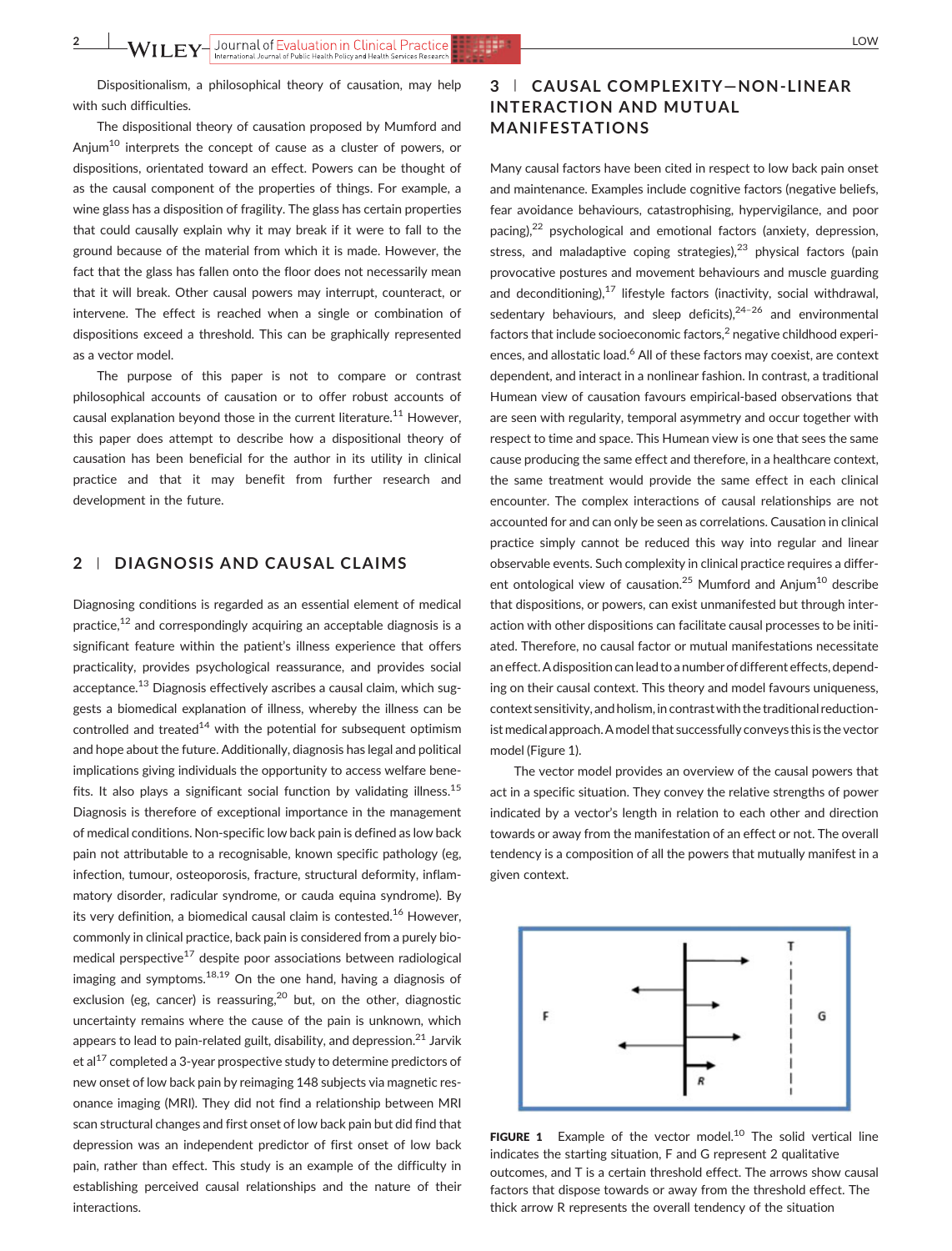### 4 | THE UTILITY OF DISPOSITIONS IN CLINICAL PRACTICE

People who suffer with painful conditions wish to know and understand the cause of their symptoms. Linear models are insufficient to provide an adequate explanation as conditions and contextual factors vary with time. A traditional, biomedical model can be seen as linear with respect to assessment, investigation, establish a diagnosis followed by treatment using traditional positivist ontology. This ontology favours monocausality reductionism (single cause and single effect) and dualism (mind/body dichotomy). Sufficient evidence has been gathered that suggests that this approach has been unsuccessful to manage patients with low back pain in terms of prevalence, $27$  $cost<sub>1</sub><sup>28</sup>$  and in particular, when using singular therapeutic approaches.29–<sup>32</sup>

Despite the development of the bio‐psychosocial model that emerged in response to the challenges of the traditional biomedical approach, $5$  the bio-pyschosocial model has been criticised for ignoring the patient's experience in distinguishing illness from disease and neglecting the distinction between pain and suffering as an irreducible experience.<sup>33</sup> Rather, it compartmentalises the condition into biological, psychological, and social phenomena.<sup>33</sup> The importance of interpreting the experience in such ways that both patient and therapist make sense of it lies comfortably within a dispositional ontology. The utility of dispositions in clinical practice may avoid the tension that classification systems create by being noncategorical in so much that multidimensional causal mechanisms replace simplistic linear ones. An example of a simplistic linear explanation for a patient with low back pain may be that they have had investigations that exclude a serious cause, but their MRI shows degenerative disc disease at a level that is sensitive to palpation. The symptoms may also correlate to movement thought to induce load and anterior shear forces through the  $disc<sup>34</sup>$  such as repeated or sustained flexion; and therefore, the symptoms are attributed to this in light of normal neurology and lack of other findings. The presence of symptoms (C) could have been seen to arisen because of a history of repeated flexion or sustained loading (A) and the presence of degenerative changes on MRI (B)  $(A + B = C)$ . However, imaging findings such as disc degeneration, disc bulges, annular tears, and prolapses are highly prevalent in pain‐free populations and are not strongly predictive of future low back pain and correlate poorly with pain and disability.<sup>19,27</sup> A dispositional view recognises singular and multiple causal factors that tend towards an effect rather than necessitate them. The strength and direction of the causal powers recognise a holistic view that recognises uniqueness rather than assuming that individuals are examples of a statistical averages. Clinicians recognise the multifactorial nature of conditions,<sup>35,36</sup> but reasoning and communication may be adversely affected by the difficulty in establishing causal relationships. The vector model could help overcome such difficulties. Within a clinical framework, the vector model provides a visualisation of the set of causal powers that dispose towards or away from the manifestation of the symptom. These causal powers are offered through the patient's narrative and interpreted collaboratively with the therapist to make sense of the condition,  $33$ to provide empathetic rapport, and to address the patient's issue to bring greater benefit to the therapeutic encounter.<sup>37</sup> It should be

emphasised that a clinical framework based on this model would be purely qualitative. The vector model is intended to give both the clinician and the patient an idea of the causal powers at a specific moment in time; the powers included may change over time because of the changes in the patient's presentation and circumstances. The aim is to facilitate the analysis of the patient's unique situation and identify the relative intensity of the causal powers involved. Assigning numeric value to the causal powers to try to make this qualitative model seemingly more quantitative is superfluous and possibly counterproductive to the patient's treatment and outcome. The strength and direction of the relative causal power can be used to provide a reflection of the coconstructed perspectives of both the therapist and the patient. In addition, the context and intensity of the causal power may be a way in which treatment(s) can be discussed and prioritised. This approach avoids references to probability studies and seeks to reduce unnecessary labelling and negative judgements of patient behaviours and circumstances whilst increasing patient confidence and optimism by substituting the concept of tendency for the concept of necessity or inevitability. The concept of necessity or inevitability implies that causal outcomes are absolute and final. In complex, adaptive biological systems, it would be bold to suggest that this can be the case; in fact, the outcome could be deleterious. For example, in language, using the term "wear and tear" to describe age‐related changes in the spine is commonly used as causal reason for low back pain.<sup>38</sup> However, the term wear and tear meant to patients that they were "rotting away" and that there was no treatment available to them resulting in having to live with the symptoms (inevitability).<sup>38</sup> Patients defined "degenerative change" as a condition that would (necessity) progressively worse and that nothing could be done (inevitability). $38$  The terms' meaning in their view was that degenerative change and wear and tear would necessitate and inevitably lead to future on‐going back pain and disability, which is not entirely supported by the clinical research. $^{18}$  The term "tendency" acknowledges the complexity and relative uncertainty involved in the clinical encounter, but it is less likely to be met with the negative associations of absolute certainty and provide a realistic and balanced view alongside other causal factors that recognise the whole picture. A dispositional view of causation can convey and account for the interference of powers that may manifest toward symptom generation. An example of this is how restorative sleep can counteract symptoms of irritability, fatigue, and mood, all of which, including sleep disturbance itself, may contribute or cause increases in low back pain.<sup>39,40</sup> There may be situations where causal powers oppose each other resulting in equilibria states whereby a number of causal powers of various strengths oppose in an equal manner, which creates no change to a resultant vector. This would be advantageous in circumstances where rehabilitation programmes and medical interventions were aiming to stabilise (eg, maintain vital signs of a critically unwell patient) or prevent (eg, injury prevention) a health condition.

A causal dispositional account of fitness has been described in the literature and demonstrates nicely the emergence of fitness within the context of time and the relationships between fitness and the functional dispositions that compose it. $41$  It exemplifies how causation can take time in an unfolding process that is sensitive to context rather than a Humean view of relating causation to static events bereft of context.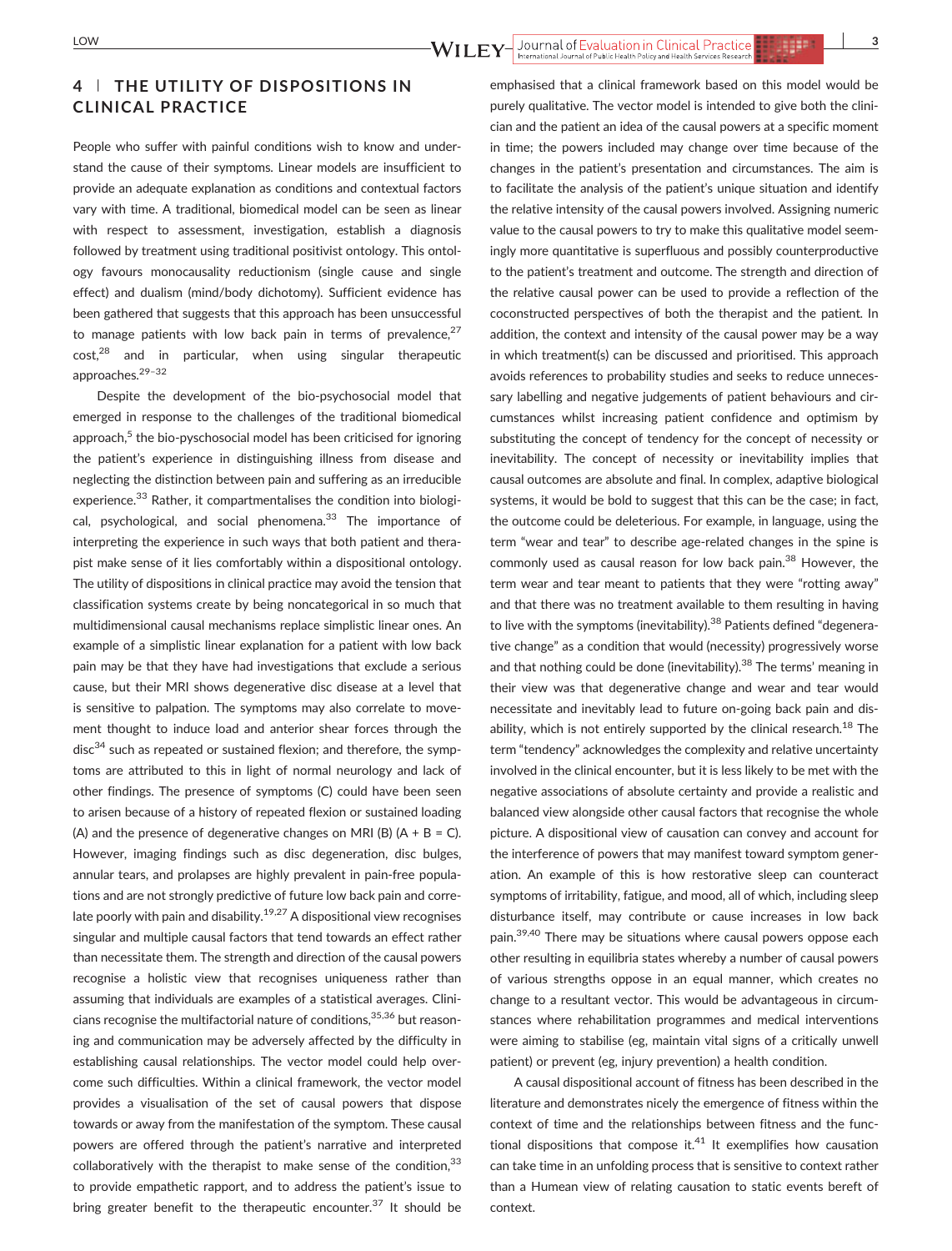4 WILEY-Journal of Evaluation in Clinical Practice



Environment

FIGURE 2 A graphical representation of intersubjective communication in clinical practice and the intersubjective space. Modified from Øberg et al<sup>43</sup>

#### 5 <sup>|</sup> THE IMPORTANCE OF A PERSON'S NARRATIVE: A COLLABORATIVE APPROACH

The person's narrative generates the context for the causal powers. Careful history taking in the spirit of motivational interviewing can elicit a rich story through the use of open questions, affirmations, reflective questions, and summaries.<sup>42</sup>

A systematic and appropriate physical examination evaluates the supporting and negating information regarding hypotheses related to the condition. Attention is paid in particular to red flags and features of sinister pathology. Completion of the physical examination provides further evidence that needs to be carefully evaluated and openly discussed with the patient.

All patients, particularly those whose symptoms are medically unexplained, require their experiences to be heard, understood, and related to. Kirkengen and Thornquist eloquently call for medicine to embrace the lived body that is free from objectification in favour of an approach that appraises the values and meanings of an ethically informed epistemology.<sup>43</sup> The lived body acknowledges that human experience is embodied in the world and embraces a phenomenological view beyond subjectivity and values embodied intersubjective communication. The bringing together of the patient's narrative, thoughts, feelings, beliefs, and previous experiences combine with that of the therapist. The combining and sharing of these two worlds come together into an intersubjective space where careful respect and understanding are required to convey a useful, purposeful, and shared clinically reasoned impression that informs further decision making (Figure 2). Both primary and secondary intersubjective methods are simultaneously used to engage with the patient and are explained in detail by Øberg et al.<sup>44</sup> and by Edwards et al.<sup>45</sup> A mind map can help communication and bridge the "intersubjective space" through the inclusion of key aspects of the history and the dialectical reasoning processes to provide a collaborative tool for both clinician and patient. The mind map acts as a bridge between the intersubjective

perspectives of the clinician and the patient but is initiated from the clinician's perspective initially. However, it is important to discuss the content of the mind map in an open way with permission given to the patient to change any element, as they feel appropriate in an attempt to bridge the intersubjective space. This process encourages active listening, empathy, and openness, qualities that have been recognised as important in practitioner/patient interaction.<sup>42</sup> Opportunities to discuss the complex interaction of causal factors can be initiated particularly in relation to tendencies rather than necessities. This approach also reduces the risk of the patient feeling judged, which may inhibit the therapeutic relationship and cause barriers to facilitating change.<sup>42</sup> Establishing empathetic rapport and addressing the patient's issue has been associated as significant factors for facilitating behaviour change for a positive therapeutic outcome.<sup>37</sup> Causal explanation is complex, and a number of explanatory models exist in the literature ranging from amplification and sensitivity theories to illness behaviour and autonomic nervous system dysfunction theories.<sup>46</sup> However, without the context of the narrative to frame such explanations, they can become misunderstood, potentially threatening and facilitate a negative therapeutic outcome. $47$  It is therefore imperative that if causal powers are provided in a vector model and are to be used collaboratively with the patient as part of a reasoning process, that it is based upon the patient's narrative and carefully gathered from a physical examination. Using this method of collaborative and coconstructed approach may support a positive patient-therapist interaction that is associated with improved rehabilitation outcomes.<sup>48</sup>

# 6 <sup>|</sup> THE VECTOR MODEL—A VALUABLE CLINICAL REASONING TOOL

The causal factors are added to a vector model with the relative and resultant tendencies towards or against the manifestation of the current complaint. The vector model represents the current contextual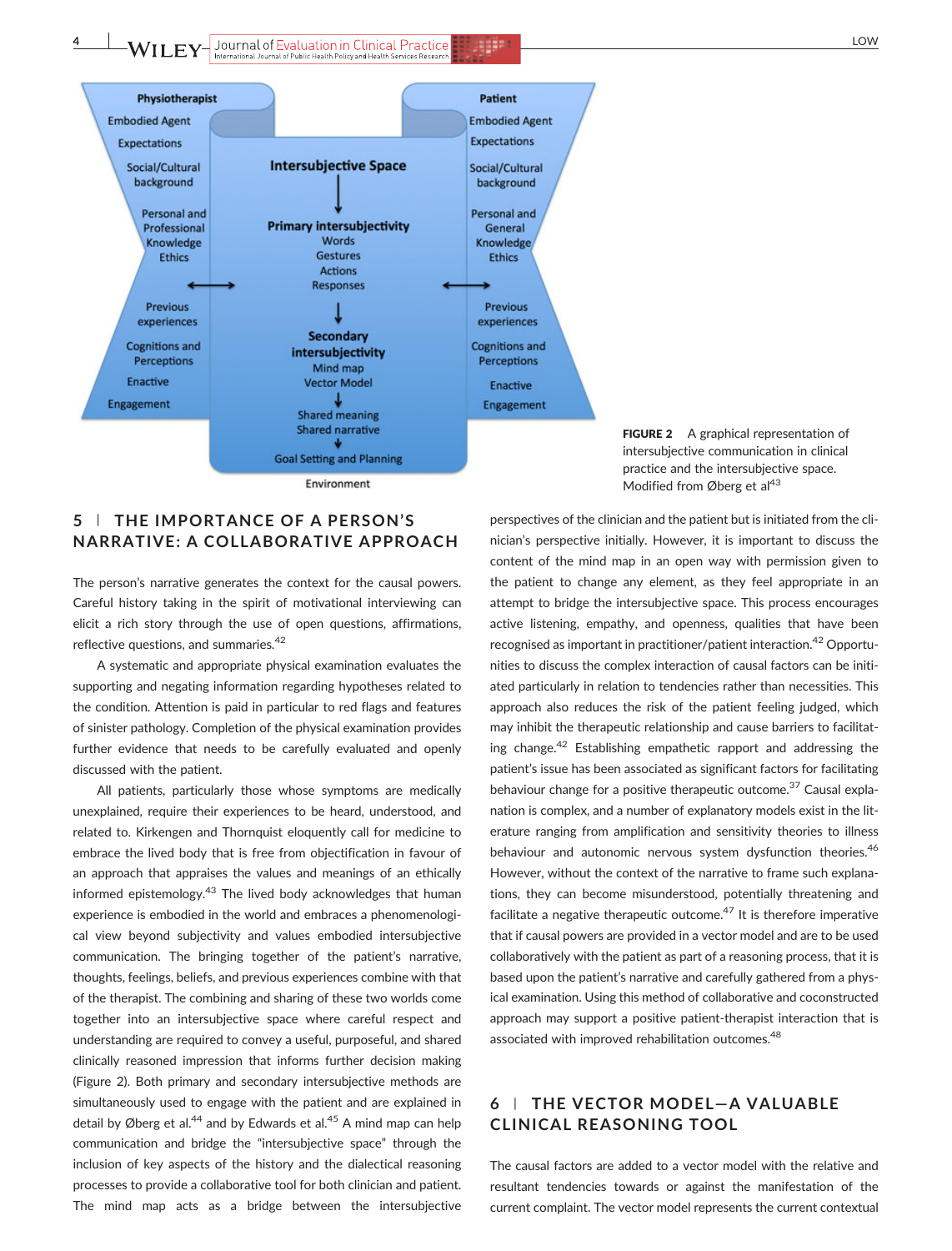

**FIGURE 3** A mindmap representing Jack's narrative and potential relationships between them

elements at the present time through coconstruction with the patient. It provides a snapshot of all known causal powers that have been elucidated through the narrative and examination, gathered from the patient's perspective, the clinician's clinical experience, and current research literature. From here, strategies can be made to facilitate changes to affect the identified causal factors. The vector model may also shed light on factors that may not be amenable to physiotherapy and that may benefit from treatment from other healthcare professionals or agencies. In causal factors that are seen as modifiable, plans can be put into place with joint goal setting; for example, movement‐ related fear may be counteracted through education, graded exposure activities, and movement modifications. The vector model may bring awareness to causal powers to both the clinician and therapist such as specific lifestyle and environmental factors, sometimes overlooked by alterative clinical frameworks. It is important to note that the vector model is a representation of complexity, context, tendencies, thresholds, linear/nonlinear composition, interference, strength, and direction. It is not a model that merely describes causal factors, which may determine causal claims.

## 7 <sup>|</sup> CASE EXAMPLE—JACK

A 25‐year‐old apprentice lift engineer presents with a two‐year history of neck, scapula, and thoracic back pain with no history of injury or trauma. Following investigations that included normal MRI scan imaging of the cervical, thoracic and scapulae regions, and normal blood tests, he was referred to physiotherapy. Previous physiotherapy and chiropractic intervention had not been successful. His work was very stressful due to the nature of his apprenticeship and difficulty with relationships with his coworkers. Just prior to the onset of symptoms, his parents were undergoing a breakdown in their relationship, which was particularly difficult. In addition, his long-term relationship with his girlfriend was ending and had become increasingly socially isolated. Jack felt that his symptoms needed to be explained through a structural mechanism and focused on how his muscles around his scapula must be the cause his symptoms as a previous practitioner described him as having scapula dyskinesia. Jack had completed exercises on a daily basis to correct this but they did not change his symptoms. He had become frustrated and was anxious because each day appeared to be the same with no end to his pain in sight. He suffered with poor sleep patterns and felt low in mood. This culminated in negative feelings regarding the future. Jack's movements appeared guarded with a tendency to maintain upright and rigid postures, believing them to be helpful in keeping the pain he had at current levels. To add to this, he tended to hold his breath during low load tasks, which may increase spinal loading.<sup>49</sup> Despite this, he had maintained a good level of physical activity and, although he was fearful of lifting activities, was keeping fit.

Initially, an exploration of Jack's narrative of the events and circumstances that led up to the manifestation of his symptoms was documented as a mind map (Figure 3). Physical examination findings found no loss of range or function of the cervical, thoracic, or shoulder regions; however, a tendency to increase muscle activity prior to movement appeared to occur. Widespread allodynia and hyperalgesia were found on sensory testing across the upper aspect of the thoracic spine and shoulder girdles. Neurological integrity examination was normal as was upper limb power. Pain was reported as increased on all movements and steady at rest.

A theoretical relationship between the narrative, the context, and the subsequent behaviour was explained through the mind map and then the relative powers represented on a vector model (Figure 4). The intensity of the powers drawn on the vector model were coconstructed by the therapist and the patient to bring personal and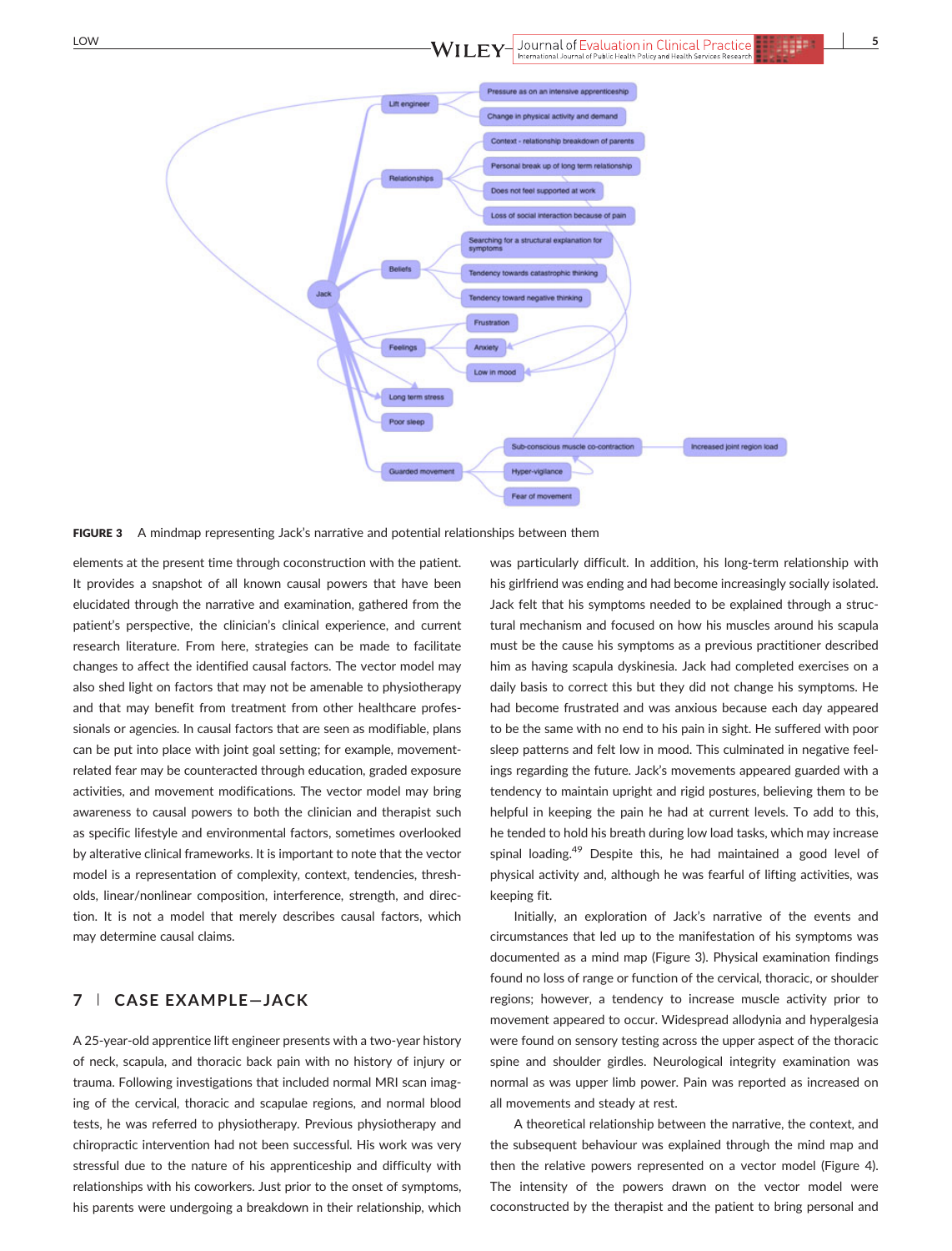

FIGURE 4 A vector model used for Jack in clinical practice and is relevant at the initial assessment. Causal vectors (a) chronic stress; (b) fear of movement; (c) sleep; (d) anxiety; (e) negative beliefs; (f) mood/ depression; (g) social support; (h) negative previous experiences (questionably modifiable) (i) physical activity. Resultant vector (R); threshold (T)

shared meaning. Long term stress, fear of movement, poor sleep, anxiety and fear of the future, negative beliefs, lowness in mood, challenging social circumstances, poor self efficacy, and negative experiences were plotted a causal relationships that tended towards the manifestation of Jack's symptoms as all made his symptoms worse. These causal powers have been identified in patients with persistent pain.<sup>17,22,23,35</sup> Jack's levels of physical activity were felt to tend away from his symptoms. Jack felt better for exercising, even if, as he thought, it was because he was distracted. Figure 4 shows the resultant vector (R) has passed the threshold (T) and is beyond the threshold. In this case, improving just one causal relationship, or indeed, a number may not be sufficient to reduce Jack's symptoms. This may indicate a poorer prognosis of recovery and/or a longer rehabilitation period or represent a more complex clinical presentation.

The treatment was initiated by using educational methods and re‐ assurance with regards to the state of the tissues through describing and detailing the results of the investigations. Pain neuroscience education was provided within the context of Jack's narrative paying particular attention to central sensitisation theory.<sup>50</sup> Factors such as perceived threat,<sup>51</sup> predictive, and associative learning<sup>52</sup> were normal responses that could be changed and eventually improve his symptoms. Altering movement behaviours that were provocative and modifying them to reduce the pain supported this. The addition of using breathing control, relaxation techniques, and cognitive reframing provided moderate pain relief, which was rewarding and motivated Jack to continue with the treatment plan.<sup>53</sup>

It is important to note that caution was made to ensure that Jack's experiences were not ascribed to being purely psychological in nature. This is a common feeling felt by patients with medically unexplained symptoms where investigations have not yielded a causal explanation. The mind map and vector model can be used to recognise and make sense of the number of causal factors that are interrelated and could tend towards the effect of widespread pain.

Other treatment strategies included focusing on Jack's social interaction with friends and incorporating physical activity in these environments. Jack started boxing training and spent time outside of home and college. These addressed many of the modifiable causal factors in a way to counteract them (reduce stress, fear and anxiety, and reframe beliefs), subtract (pain provocative movement), and interrupt through an improved understanding of pain relieving use of pharmacology such as analgesics, nonsteroidal anti‐inflammatories and neuropathic medications.

The outcomes resulted in self-reported improvements in pain scores and sleep quality, stress, fear of movement, improved social interaction, and physical activity as well as self‐reported improved confidence and self efficacy. The vector model now shows how the resultant vector (R) is reduced and lies under the threshold (T) (Figure 5).

Jack's symptoms are improved, in so much as he no longer has constant pain; however, his symptoms can and do return through a potential number of causal ways. One can see that a small change in a single or a number of causal factors (vectors a‐h) can make the resultant vector (R) surpass the threshold (T) and Jack's constant pain returns. The variation of his symptoms could be explained though by the complex interrelationships of causal factors. Such variation is understandably concerning, when one feels changes in pain through no discernable mechanism, but the vector model can convey this message, and it can be very reassuring.



FIGURE 5 A vector model used for Jack after 4 months of treatment. Note the resultant vector (R) lies below the threshold (T). (a) chronic stress; (b) fear of movement; (c) sleep; (d) anxiety; (e) negative beliefs; (f) mood/depression; (g) social support; (h) negative previous experiences (questionably modifiable) (i) physical activity. A number of the causal vectors have changed with the exception of d and h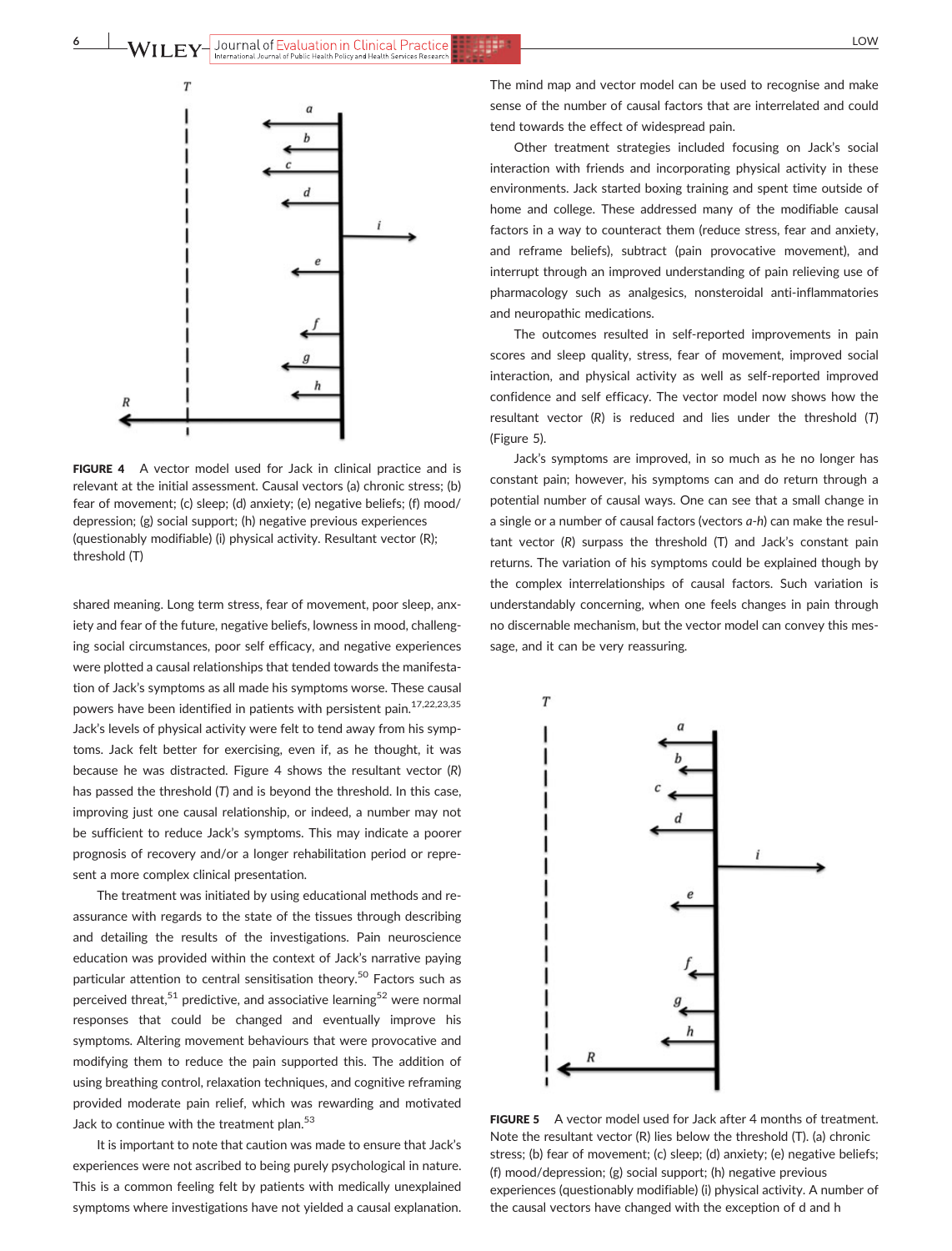Jack reported feeling more in control of his symptoms and related the vector model to a balance scale. If circumstances "tipped the balance," he felt confident that he could counteract (relaxation techniques and focus on breathing control), interrupt (use medication in the short term), and subtract (pace activity) the causal factors. This was felt to improve Jack's self efficacy and sense of control over his condition. In this respect, the vector model is dynamic and represents causality as complex and situation dependent on a range of factors that vary contextually in time. Jack reflected on his progress and recognised that, for him, a key element that changed his perspective was a positive change on his focus of attention. He also reflected on his experience and felt that "there is no da vinci code" or singular mechanism that would improve his situation in isolation and that he felt empowered to take control of his situation and explore solutions for himself. A year later, Jack is now exercising in the gym three times a week, achieving success in further education, with considerably less pain and feels positive about the future.

#### 8 | CONCLUSIONS

Philosophical considerations of causation with respect to dispositions, tendencies, and powers have utility in clinical practice. They facilitate person-centred care, holistic clinical management, and provide opportunities for individualised clinical reasoning and communication. The evidence‐based medicine approach to healthcare is not derived from a scientifically neutral ontology but stem from a Humean account for causation.<sup>4</sup> Anjum states that the

# Rani Lill Anjum and Stephen Mumford

**Medicine and Ontology** 



FIGURE 6 Different ontologies motivate different scientific approaches. From Anjum<sup>51</sup> with permission. EBM indicates evidence-based medicine; PCH, person‐centered healthcare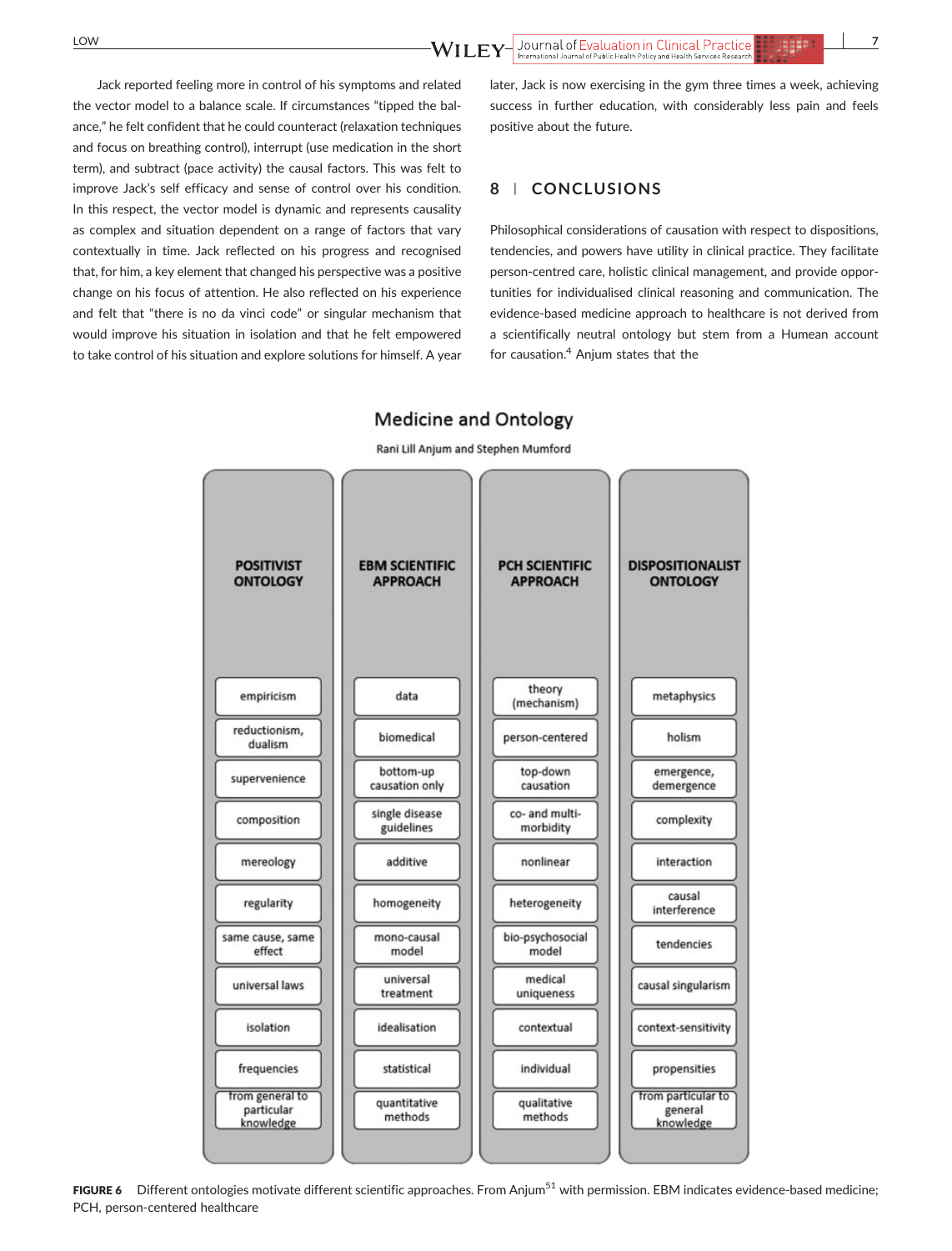biomedical model is justified in the assumption of reductionism, for instance, and statistical methods are appropriate for generating individual probabilities if we assume frequentism. Mereologicial composition, against genuine holism, seems warranted and the regularity theory of causation supports universal treatment and finding causes through homogeneity.<sup>54</sup>

In contrast to this, a dispositional ontology accommodates holism, complexity, heterogeneity, individual propensities, or causal mechanisms to create a person‐centred approach that favours uniqueness. This is summarised by Anjum<sup>4</sup> in Figure 6.

The novel framework discussed aims to empower both the patient and the therapist as well as provide professional autonomy of collaborative decision making, thus enabling a unique view of the situation prior to discussing and engaging in treatment, which is grounded in a dispositional ontology. The framework attempts to bridge the chasm between the therapist and patient's intersubjective viewpoints while respecting each other's autonomy and engage each other to achieve collaborative meanings, values, and goals. The framework aims to elicit reflection, reflexivity, and context sensitivity within both the patient and therapist for a mutually beneficial and fulfilling therapeutic relationship and outcome.

It is hoped that further exploration and development of the vector model may play a promising further part in future clinical practice and consideration in person‐centred approaches to healthcare.

#### ACKNOWLEDGEMENTS

I would like to thank Stephen Mumford and Rani Lil Anjum for their inspiring work and engagement with health care professionals. I would like to thank the CauseHealth team and collaborators and also Roger Kerry for his support and encouragement. I would like to thank Mick Thacker for his thoughts on this paper. Last, but certainly not least, I would like to thank Jack; if it were not for him, this paper would have never been written.

#### REFERENCES

- 1. Nimnuan C, Hotopf M, Wessely S. Medically unexplained symptoms an epidemiological study in seven specialties. J Psychosom Res. 2001;51(1):361–367.
- 2. Barnett K, Mercer S, Norbury M, Watt G, Wyke S, Guthrie B. Epidemiology of multi‐morbidity and implications for health care, research, and medical education: a cross-sectional study. Lancet. 2012;380(9836):37–43.
- 3. Tomasdottir MO, Sigurdsson JA, Petursson H, et al. Self reported childhood difficulties, adult Multimorbidity and allostatic load. A crosssectional analysis of the Norwegian HUNT study. PLoS One. 2015;10(6).
- 4. Anjum RL. Evidence based or person centred? An ontological debate. Eur J Pers Cent Healthc. 2016;4(2):421–429.
- 5. Engel GL. The biopsychosocial model and family medicine. J Fam Practice. 1983;16:409–413.
- 6. Pincus T, Kent P, Bronfort G, Loisel P, Pransky G, Hartvigsen J. Twenty‐ five years with the biopyschosocial model of low back pain – is it time to celebrate? Spine. 5;2013;38(24):2118–2123.
- 7. Billis EV, McCarthy CJ, Oldham JA. Subclassification of low back pain: a cross‐country comparison (2007). Eur Spine J. 2007;16(7):865–879.
- 8. Davidsen AS, Guassora AD, Reventlow S. Understanding the body‐ mind in primary care. Med Health Care Phil. 2016;19(4):581–594.
- 9. Davidsen AS. How does the general practitioner understand the patient? A qualitative study about psychological interventions in general practice. Psychol Psychother Theory Res Pract. 2009;82(2):199–217.
- 10. Mumford S, Anjum R. Getting Causes From Powers. Oxford: Oxford University Press; 2011.
- 11. Yunus M. Central sensitivity syndromes: a new paradigm and group nosology for fibromyalgia and overlapping conditions, and the related issues of disease verses illness. Seminars in Arthritis Research. 2008;37(6):339–352.
- 12. Mishler EG. Viewpoint: Critical perspective on the biomedical model. In: Mishler EG, Amarasingham LR, Osherson SD, AHauser ST, Waxler NE, Liem R, eds. Social Contexts of Health, Illness and Patient Care. Cambridge: Cambridge University Press; 1981:1–23.
- 13. Nettleton S. 'I just want permission to be ill': towards sociology of medically unexplained symptoms. Soc Sci Med. 2006;62(5):1167–1178.
- 14. Lyng S. Holistic Health and Biomedical Medicine: A counter System Analysis. Albany. New York: State University of New York Press; 1990.
- 15. Telles JL, Pollack MH. Feeling sick: the experience and ligitimisation of illness. Soc Sci Med. 1981;15(3):243–251.
- 16. National Institute for Clinical Excellence. Low back pain in adults: early management. CG88 (2009). Available at: [https://www.nice.org.uk/](https://www.nice.org.uk/guidance/cg88) [guidance/cg88](https://www.nice.org.uk/guidance/cg88) Accessed November 16, 2016.
- 17. O'Sullivan P. Common misconceptions about back pain in sport: Tiger Woods' case brings five fundamental questions into sharp focus. Br J Sports Med. 2015;49(14):905–907.
- 18. Brinjikji W, Luetmer PH, Comstock B, et al. Systematic literature review of imaging features of spinal degeneration in asymptomatic populations. AJNR Am J Neuroradiol. 2015;36(4):811–816.
- 19. Jarvik JG, Hollingworth W, Heagerty PJ, Haynor DR, Boyko EJ, Deyo RA. Three‐year incidence of low back pain in an initially asymptomatic cohort: clinical and imaging risk factors. Spine. 2005;30(13):1541–1548.
- 20. Cournoyea M, Kennedy AG. Causal explanatory plurism and medically unexplained physical symptoms. J Eval Clin Pract. 2014;20(6):928–933.
- 21. Serbic D, Pincus T, Fife‐Schaw DH. Diagnostic uncertainty, guilt, mood, and disability in back pain. Health Psychol. 2015;35(1):50–59.
- 22. Vlaeyen JW, Crombez G. Fear of movement/(re)injury, avoidance and pain disability in chronic low back pain patients. Man Ther. 1999;4(4):187–195.
- 23. Linton SJ, Buer N, Vlaeyen J, Hellsing AL. Are fear‐avoidance beliefs related to the inception of an episode of back pain? A prospective study. Psychol Health. 2000;14(6):1051–1059.
- 24. Egger G, Dixon J. Beyond obesity and lifestyle: a review of 21st century chronic disease determinants. Biomed Res Int. Available at: [https://doi.](https://doi.org/10.1155/2014/731685) [org/10.1155/2014/7316852](https://doi.org/10.1155/2014/731685)014
- 25. Kerry R, Eriksen TE, Lie SA, Mumford SD, Anjum RL. Causation and evidence-based practice: an ontological review. J Eval Clin Pract. 2012;18:1006–1012.
- 26. Björck‐van Dijken C, Fjellman‐Wiklund A, Hildingsson C. Low back pain, lifestyle factors and physical activity: a population‐based study. J Rehabil Med. 2008;40:864–869.
- 27. Deyo RA, Mirza SK, Turner JA, Martin BI. Overtreating chronic back pain: time to back off? J Am Board Fam Med. 2009;22:62–68.
- 28. Dagenais S, Caro J, Haldeman S. A systematic review of low back pain cost of illness studies in the United States and internationally. Spine. 2008;8:8–20.
- 29. Van Tulder M, Malmivaara A, Esmail R, Koes B. Exercise therapy for low back pain: a systematic review within the framework of the Cochrane collaboration back review group. Spine (Phila Pa 1976). 2000;34:1610–1618.
- 30. Furlan AD, van Tulder M, Cherkin D, et al. Acupuncture and dry needling for low back pain: an updated systematic review within the framework of the Cochrane collaboration. Spine (Phila Pa 1976). 2005;30:944–963.